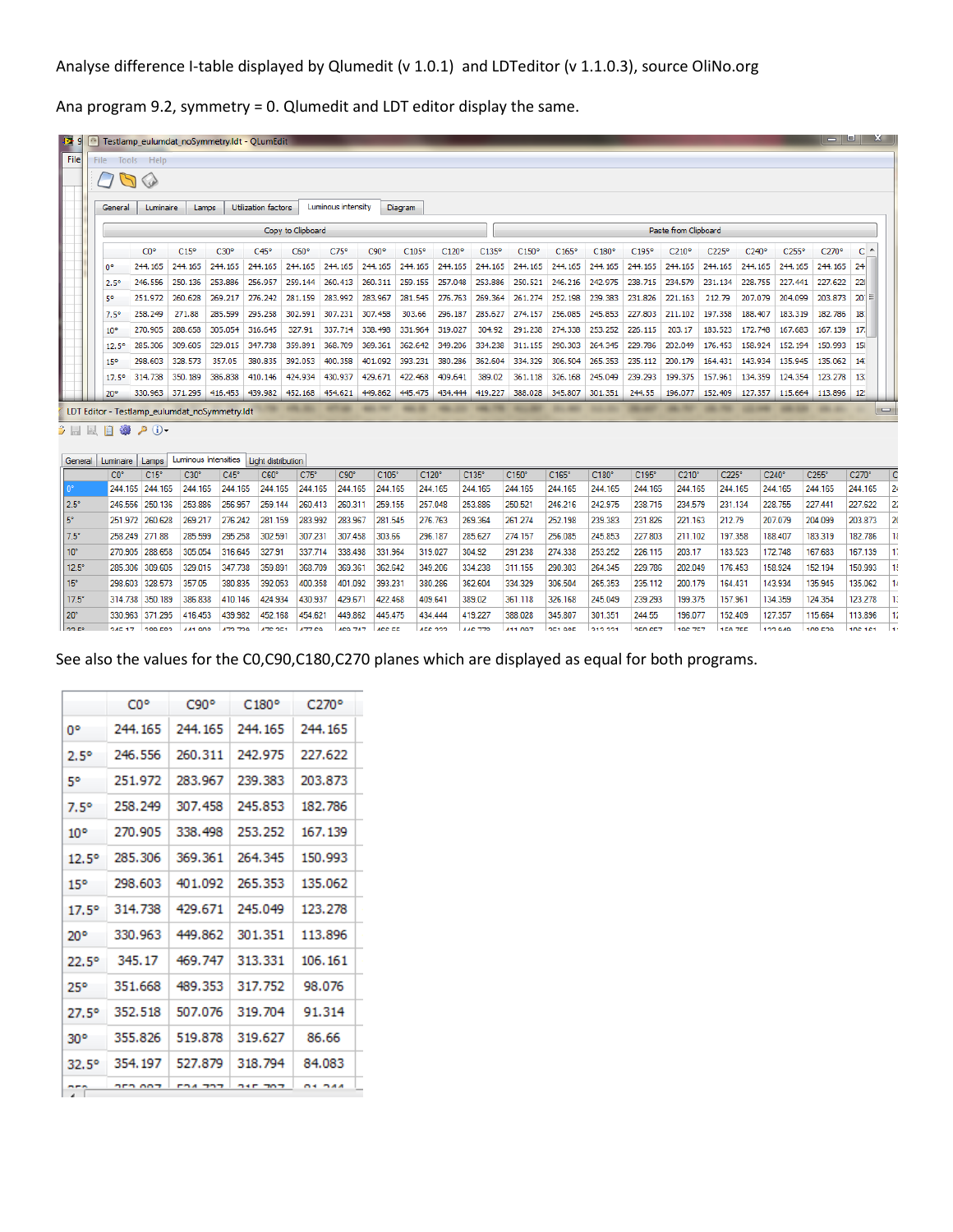Ana program 9.2, symmetry = 3 (over the C90-270 axis). Qlumedit en LDT editor show differences.

As we averaged over the C90-C270 axis, one would expect the C90 and C270 planes as being equal to the no-symmetry situation, and the C0 and C180 axis should be the averaged result of the previous C0 and C180 together (with previous is meant the situation without symmetry). See the results. The Qlumedit reports what we expected, the LDTeditor seems to swap the X-axis, meaning it considers the first column as C270 and then counts down to C90. Therefore the results are not the same between the programs and also the C90 and C270 results shown by LDTeditor are not the same as with the calculation without symmetry.

| $\circ$                                   |                 |            |                |          | Testlamp eulumdat symmetryOverC90C270axis.Idt - OLumEdit   |         |                    |          |         |          |          |          |          |          | $\blacksquare$ |
|-------------------------------------------|-----------------|------------|----------------|----------|------------------------------------------------------------|---------|--------------------|----------|---------|----------|----------|----------|----------|----------|----------------|
| File                                      |                 | Tools Help |                |          |                                                            |         |                    |          |         |          |          |          |          |          |                |
| ♦                                         |                 |            |                |          |                                                            |         |                    |          |         |          |          |          |          |          |                |
|                                           | General         | Luminaire  | Lamps          |          | Utilization factors                                        |         | Luminous intensity |          | Diagram |          |          |          |          |          |                |
| Paste from Clipboard<br>Copy to Clipboard |                 |            |                |          |                                                            |         |                    |          |         |          |          |          |          |          |                |
|                                           |                 | C90°       | $C105^{\circ}$ | C120°    | C135°                                                      | C150°   | C165°              | C180°    | C195°   | C210°    | C225°    | C240°    | C255°    | C270°    |                |
| 0°                                        |                 | 244, 165   | 244, 165       | 244.165  | 244, 165                                                   | 244.165 | 244, 165           | 244, 165 | 244.165 | 244, 165 | 244, 165 | 244, 165 | 244, 165 | 244.165  |                |
|                                           | $2.5^\circ$     | 260.311    | 259.784        | 258.096  | 255.422                                                    | 252.204 | 248.176            | 244.765  | 240.856 | 236.8    | 233.106  | 230.035  | 228.092  | 227.622  |                |
| 5°                                        |                 | 283,967    | 282.768        | 278.961  | 272,803                                                    | 265.245 | 256,413            | 245.677  | 237.417 | 226,829  | 217.702  | 210.354  | 205.623  | 203.873  |                |
|                                           | $7.5^{\circ}$   | 307.458    | 305.446        | 299.389  | 290.443                                                    | 279.878 | 263,982            | 252.051  | 235.565 | 218,812  | 204.23   | 192.871  | 185.478  | 182.786  |                |
|                                           | 10 <sup>o</sup> | 338,498    | 334.839        | 323, 468 | 310.782                                                    | 298.146 | 281.498            | 262.079  | 237.423 | 214,286  | 193.454  | 178.566  | 170.317  | 167, 139 |                |
|                                           | $12.5^{\circ}$  | 369.361    | 365,676        | 354.548  | 340.988                                                    | 320.085 | 299.954            | 274.826  | 242.72  | 213.357  | 187.942  | 166.011  | 155.423  | 150.993  |                |
|                                           | 15 <sup>o</sup> | 401.092    | 396.795        | 386, 169 | 371.72                                                     | 345.689 | 317.538            | 281.978  | 249.694 | 214.637  | 179.897  | 153,332  | 139.673  | 135.062  |                |
|                                           | $17.5^{\circ}$  | 429.671    | 426,703        | 417.288  | 399.583                                                    | 373.978 | 338.179            | 279.893  | 255.274 | 214.524  | 174.294  | 143.259  | 128,303  | 123,278  |                |
|                                           | $20^{\circ}$    | 449.862    | 450.048        | 443,306  | 429,604                                                    | 402.241 | 358.551            | 316, 157 | 262.883 | 214,813  | 169.971  | 137.492  | 120.57   | 113,896  |                |
|                                           | $22.5^{\circ}$  | 469.747    | 472.12         | 466.292  | 460.258                                                    | 426.503 | 370.784            | 329.25   | 270.026 | 215.81   | 166.754  | 133.64   | 113,206  | 106.161  |                |
|                                           | $25^{\circ}$    | 489.353    | 493.05         | 492.352  | 489.867                                                    | 450.389 | 388.113            | 334.71   | 273.381 | 214.036  | 163.961  | 127.481  | 105.947  | 98,076   |                |
|                                           | $27.5^{\circ}$  | 507.076    | 509.928        | 516,406  | 509.247                                                    | 466.082 | 395.876            | 336.111  | 270.513 | 208.054  | 158.709  | 120.683  | 98.717   | 91.314   |                |
|                                           | $30^{\circ}$    | 519.878    | 522.359        | 535.648  | 524.084                                                    | 477.465 | 403.99             | 337.727  | 268.983 | 200.088  | 151.083  | 113.072  | 92.729   | 86.66    |                |
|                                           | $32.5^\circ$    | 527.879    | 531.947        | 550.896  | 533.667                                                    | 484.858 | 409.201            | 336, 496 | 267.019 | 194.627  | 143,084  | 107.281  | 89.634   | 84.083   |                |
|                                           |                 |            |                |          | LDT Editor - Testlamp eulumdat symmetryOverC90C270axis.ldt |         |                    |          |         |          |          |          |          |          |                |

**BEEB & PO** 

| General         | Luminaire    | Lamps        | Luminous Intensities |              | Light distribution |              |                 |             |             |             |             |             |             |
|-----------------|--------------|--------------|----------------------|--------------|--------------------|--------------|-----------------|-------------|-------------|-------------|-------------|-------------|-------------|
|                 | $C270^\circ$ | $C285^\circ$ | $C300^\circ$         | $C315^\circ$ | $C330^\circ$       | $C345^\circ$ | CO <sup>o</sup> | $C15^\circ$ | $C30^\circ$ | $C45^\circ$ | $C60^\circ$ | $C75^\circ$ | $C90^\circ$ |
| $ 0^{\circ}$    | 244.165      | 244.165      | 244.165              | 244.165      | 244.165            | 244.165      | 244.165         | 244.165     | 244.165     | 244.165     | 244.165     | 244.165     | 244.165     |
| $2.5^\circ$     | 260.311      | 259.784      | 258,096              | 255.422      | 252.204            | 248.176      | 244.765         | 240.856     | 236.8       | 233.106     | 230.035     | 228.092     | 227.622     |
| $5^\circ$       | 283.967      | 282.768      | 278.961              | 272.803      | 265.245            | 256.413      | 245.677         | 237.417     | 226.829     | 217.702     | 210.354     | 205.623     | 203.873     |
| $7.5^\circ$     | 307.458      | 305.446      | 299.389              | 290.443      | 279.878            | 263.982      | 252.051         | 235.565     | 218,812     | 204.23      | 192.871     | 185.478     | 182.786     |
| 10 <sup>°</sup> | 338.498      | 334.839      | 323.468              | 310.782      | 298.146            | 281.498      | 262.079         | 237.423     | 214.286     | 193.454     | 178.566     | 170.317     | 167.139     |
| 12.5°           | 369.361      | 365.676      | 354.548              | 340.988      | 320.085            | 299.954      | 274.826         | 242.72      | 213.357     | 187.942     | 166.011     | 155.423     | 150.993     |
| $15^\circ$      | 401.092      | 396.795      | 386.169              | 371.72       | 345.689            | 317.538      | 281.978         | 249.694     | 214.637     | 179.897     | 153.332     | 139.673     | 135.062     |
| $17.5^\circ$    | 429.671      | 426.703      | 417.288              | 399.583      | 373.978            | 338.179      | 279.893         | 255.274     | 214.524     | 174.294     | 143.259     | 128.303     | 123.278     |
| $20^\circ$      | 449.862      | 450.048      | 443.306              | 429.604      | 402.241            | 358.551      | 316.157         | 262.883     | 214.813     | 169.971     | 137.492     | 120.57      | 113.896     |
| 22.5°           | 469.747      | 472.12       | 466.292              | 460.258      | 426.503            | 370.784      | 329.25          | 270.026     | 215.81      | 166.754     | 133.64      | 113.206     | 106.161     |
| 25°             | 489.353      | 493.05       | 492.352              | 489.867      | 450.389            | 388.113      | 334.71          | 273.381     | 214.036     | 163.961     | 127.481     | 105.947     | 98.076      |
|                 |              |              |                      |              |                    |              |                 |             |             |             |             |             |             |